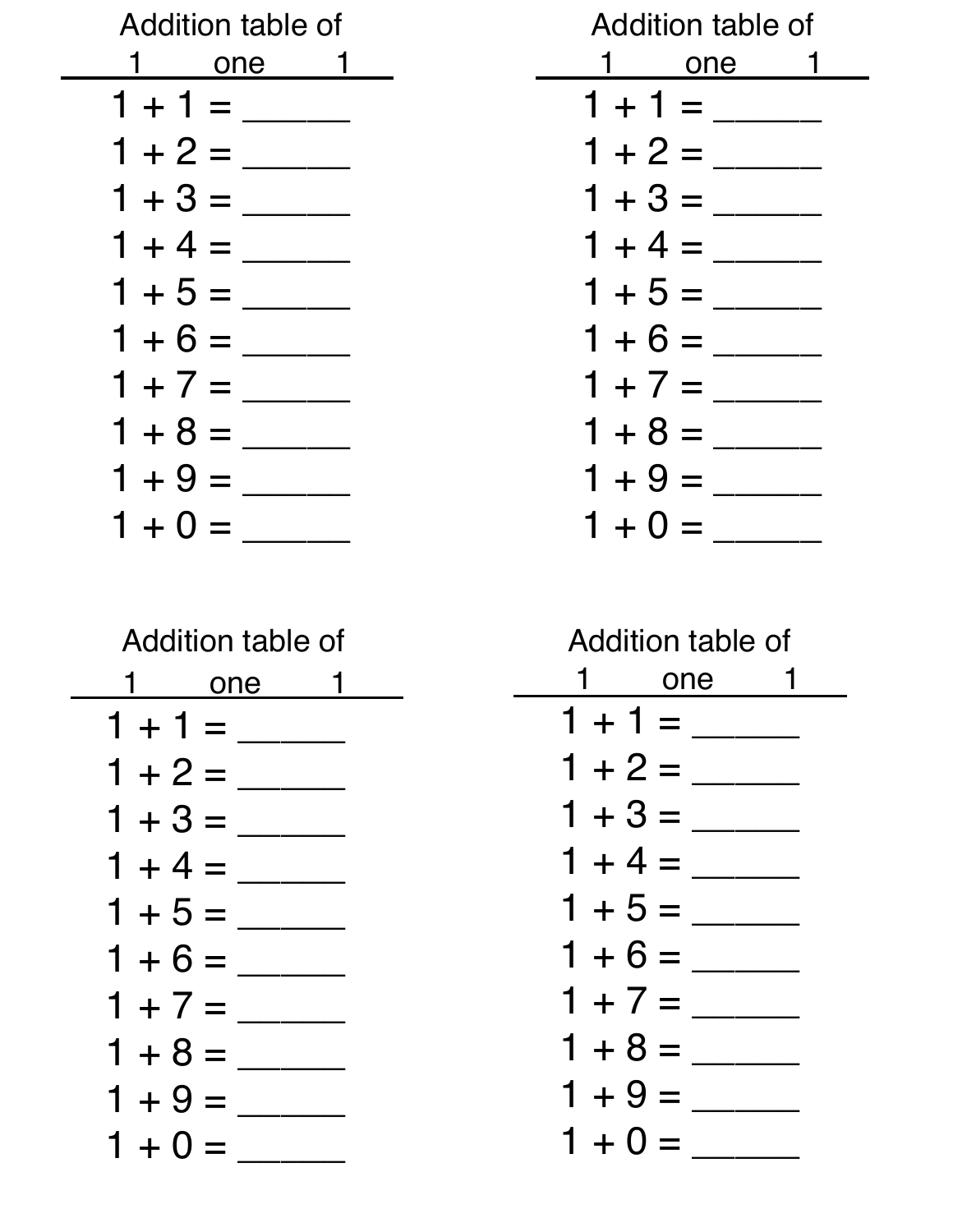| Addition table of | Addition table of |
|-------------------|-------------------|
| 2 two 2           | 2 two 2           |
| $2 + 1 =$         | $2 + 1 =$         |
| $2 + 2 =$         | $2 + 2 =$         |
| $2 + 3 =$         |                   |
| $2 + 4 =$         | $2 + 4 =$         |
| $2 + 5 =$         |                   |
| $2 + 6 =$         | $2 + 6 =$         |
| $2 + 7 =$         | $2 + 7 =$         |
| $2 + 8 =$         | $2 + 8 =$         |
| $2 + 9 =$         | $2 + 9 =$         |
| $2 + 0 =$         | $2 + 0 =$         |

| Addition table of |  |  |
|-------------------|--|--|
| 2 two 2           |  |  |
| $2 + 1 =$         |  |  |
| $2 + 2 =$         |  |  |
| $2 + 3 =$         |  |  |
| $2 + 4 =$         |  |  |
| $2 + 5 =$         |  |  |
| $2 + 6 =$         |  |  |
| $2 + 7 =$         |  |  |
| $2 + 8 =$         |  |  |
| $2 + 9 =$         |  |  |
| $2 + 0 =$         |  |  |

| Addition table of                  |  |  |
|------------------------------------|--|--|
| two $\overline{2}$<br>$\mathbf{2}$ |  |  |
| $2 + 1 =$                          |  |  |
| $2 + 2 =$                          |  |  |
| $2 + 3 =$                          |  |  |
| $2 + 4 =$                          |  |  |
| $2 + 5 =$                          |  |  |
| $2 + 6 =$                          |  |  |
| $2 + 7 =$                          |  |  |
| $2 + 8 =$                          |  |  |
| $2 + 9 =$                          |  |  |
| $2 + 0 =$                          |  |  |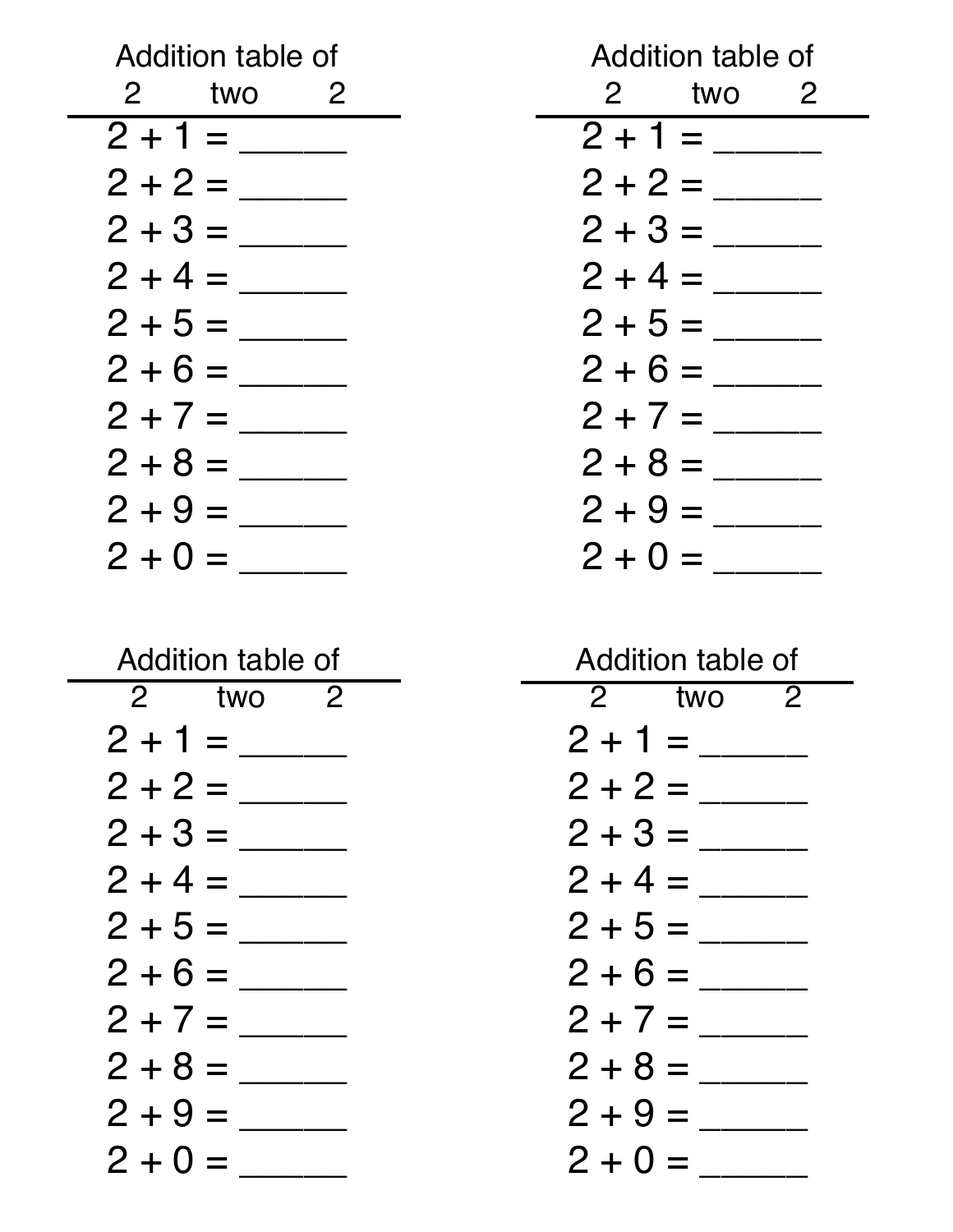| Addition table of | Addition table of                   |
|-------------------|-------------------------------------|
| 3 three 3         | $\overline{3}$ three $\overline{3}$ |
|                   | $3 + 1 =$                           |
| $3 + 2 =$         |                                     |
|                   | $3 + 3 =$                           |
|                   | $3 + 4 =$                           |
| $3 + 5 =$         | $3 + 5 =$                           |
| $3 + 6 =$         | $3 + 6 =$                           |
| $3 + 7 =$         | $3 + 7 =$                           |
| $3 + 8 =$         | $3 + 8 =$                           |
| $3 + 9 =$         | $3 + 9 =$                           |
| $3 + 0 =$         | $3 + 0 =$                           |

| Addition table of |  |  |
|-------------------|--|--|
| three<br>З<br>3   |  |  |
| $3 + 1 =$         |  |  |
| $3 + 2 =$         |  |  |
| $3 + 3 =$         |  |  |
| $3 + 4 =$         |  |  |
| $3 + 5 =$         |  |  |
| $3 + 6 =$         |  |  |
| $3 + 7 =$         |  |  |
| $3 + 8 =$         |  |  |
| $3 + 9 =$         |  |  |
| $3 + 0 =$         |  |  |

| Addition table of |  |  |
|-------------------|--|--|
| three<br>З<br>З   |  |  |
| $3 + 1 =$         |  |  |
| $3 + 2 =$         |  |  |
| $3 + 3 =$         |  |  |
| $3 + 4 =$         |  |  |
| $3 + 5 =$         |  |  |
| $3 + 6 =$         |  |  |
| $3 + 7 =$         |  |  |
| $3 + 8 =$         |  |  |
| $3 + 9 =$         |  |  |
| $3 + 0 =$         |  |  |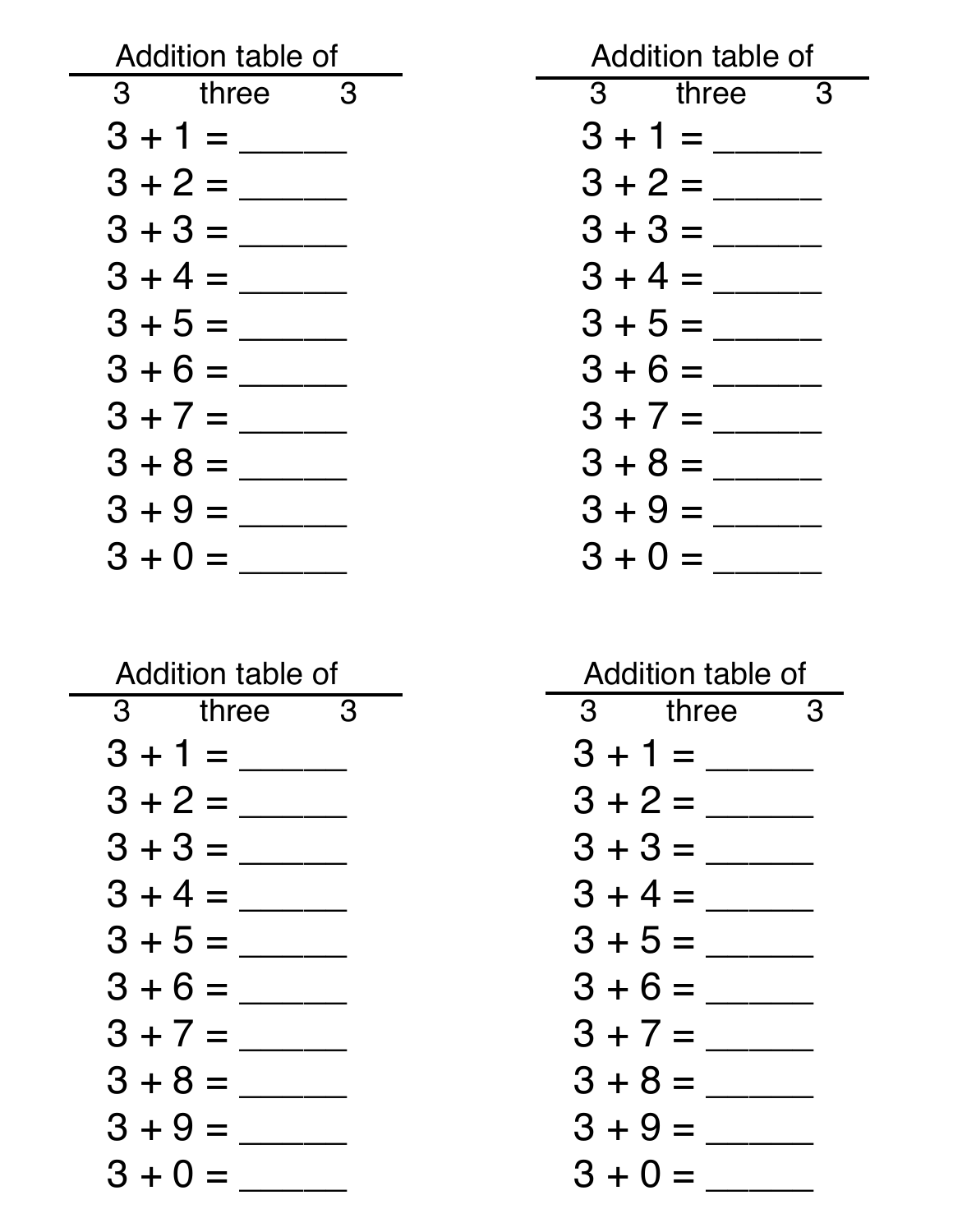| Addition table of | Addition table of |
|-------------------|-------------------|
| 4 four 4          | 4 four 4          |
|                   | $4 + 1 =$         |
|                   | $4 + 2 =$         |
| $4 + 3 =$         | $4 + 3 =$         |
| $4 + 4 =$         | $4 + 4 =$         |
|                   | $4 + 5 =$         |
|                   | $4 + 6 =$         |
| $4 + 7 =$         | $4 + 7 =$         |
| $4 + 8 =$         | $4 + 8 =$         |
| $4 + 9 =$         | $4 + 9 =$         |
| $4 + 0 =$         | $4 + 0 =$         |

| Addition table of |                          |  |
|-------------------|--------------------------|--|
|                   | 4 four<br>$\overline{4}$ |  |
| $4 + 1 =$         |                          |  |
| $4 + 2 =$         |                          |  |
| $4 + 3 =$         |                          |  |
| $4 + 4 =$         |                          |  |
| $4 + 5 =$         |                          |  |
| $4 + 6 =$         |                          |  |
| $4 + 7 =$         |                          |  |
| $4 + 8 =$         |                          |  |
| $4 + 9 =$         |                          |  |
| $4 + 0 =$         |                          |  |

| Addition table of |               |   |
|-------------------|---------------|---|
| 4                 | four <b>f</b> | 4 |
| 4 + 1 =           |               |   |
| 4 + 2 =           |               |   |
| 4 + 3 =           |               |   |
| 4 + 4 =           |               |   |
| 4 + 5 =           |               |   |
| 4 + 6 =           |               |   |
| $4 + 7 =$         |               |   |
| 4 + 8 =           |               |   |
| 4 + 9 =           |               |   |
| 4 + 0 =           |               |   |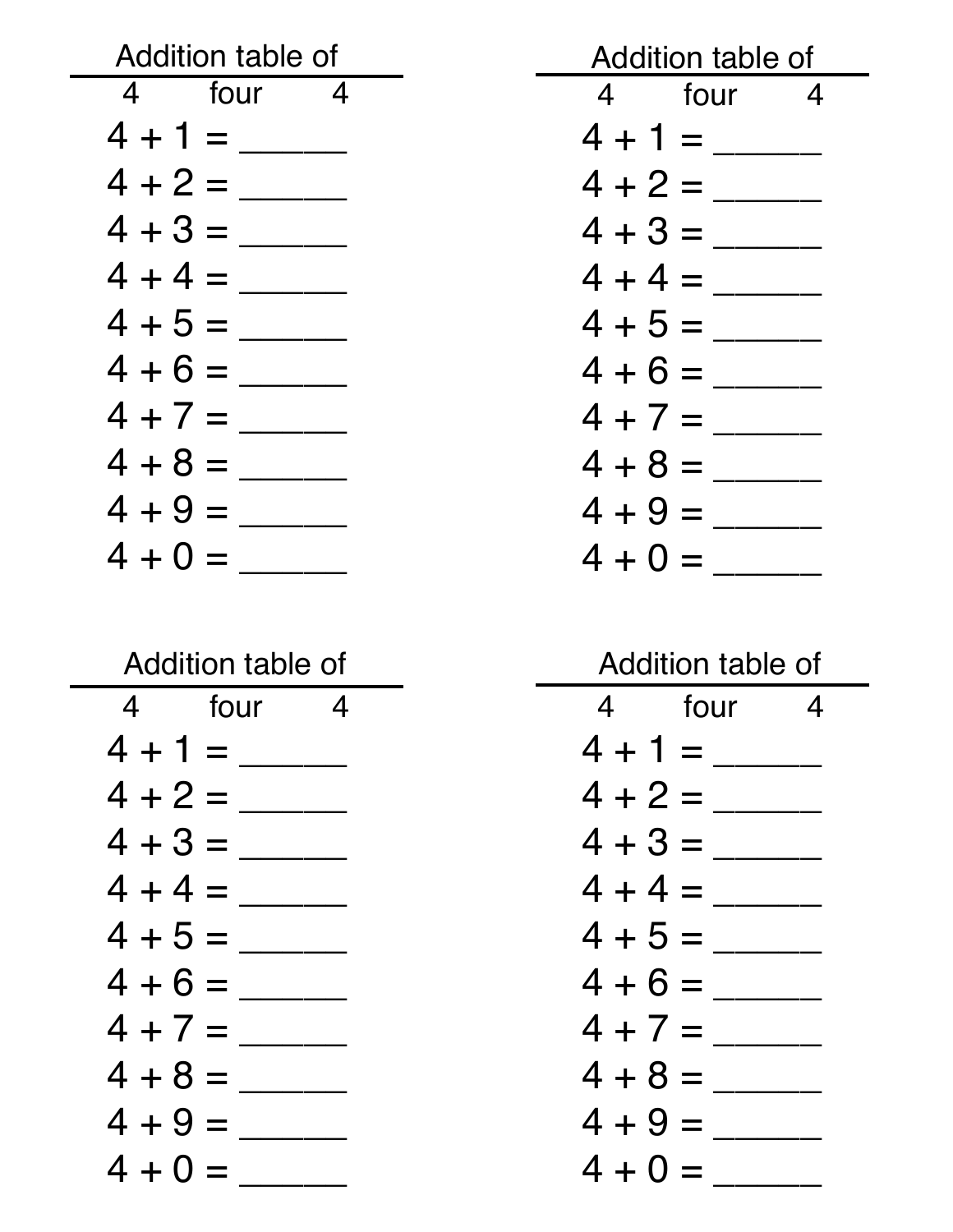| Addition table of | Addition table of |
|-------------------|-------------------|
| five<br>5<br>- 5  | five<br>5<br>- 5  |
| $5 + 1 =$         | $5 + 1 =$         |
| $5 + 2 =$         | $5 + 2 =$         |
| $5 + 3 =$         | $5 + 3 =$         |
| $5 + 4 =$         | $5 + 4 =$         |
| $5 + 5 =$         | $5 + 5 =$         |
| $5 + 6 =$         | $5 + 6 =$         |
| $5 + 7 =$         | $5 + 7 =$         |
| $5 + 8 =$         | $5 + 8 =$         |
| $5 + 9 =$         | $5 + 9 =$         |
| $5 + 0 =$         | $5 + 0 =$         |
|                   |                   |
|                   |                   |
| Addition table of | Addition table of |
| five<br>5<br>5    | five<br>5<br>5    |
|                   |                   |
|                   |                   |
|                   |                   |
|                   |                   |
|                   |                   |
|                   |                   |
| $5 + 7 =$         | $5 + 7 =$         |
|                   | $5 + 8 =$         |

5 + 0 = \_\_\_\_\_

5 + 9 = \_\_\_\_\_ 5 + 0 = \_\_\_\_\_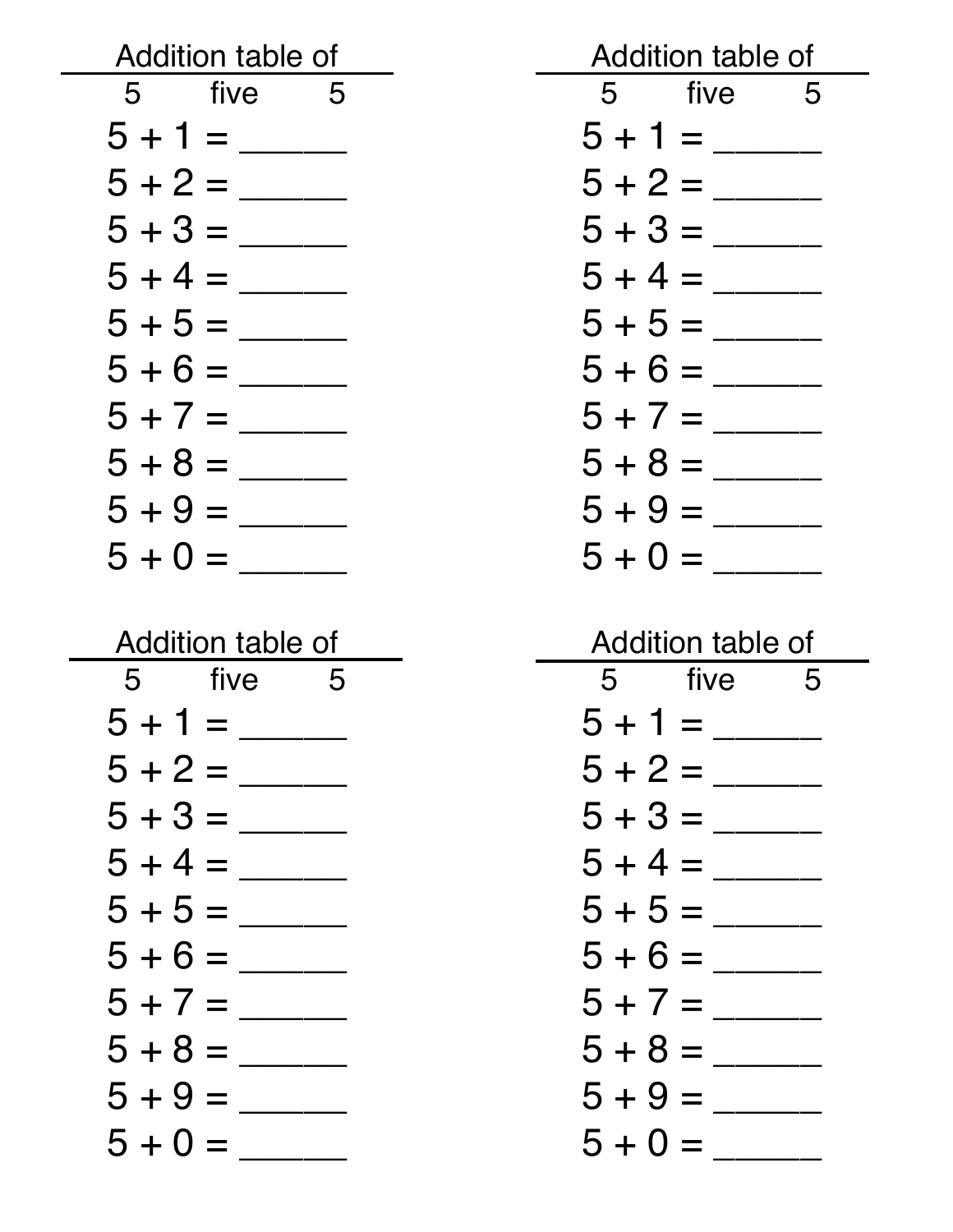| Addition table of       | Addition table of    |
|-------------------------|----------------------|
| 6 six<br>$\overline{6}$ | 6 six<br>6           |
| $6 + 1 =$               | $6 + 1 =$            |
| $6 + 2 =$               | $6 + 2 =$            |
| $6 + 3 =$               | $6 + 3 =$            |
| $6 + 4 =$               | $6 + 4 =$            |
| $6 + 5 =$               | $6 + 5 =$            |
| $6 + 6 =$               | $6 + 6 =$            |
| $6 + 7 =$               | $6 + 7 =$            |
| $6 + 8 =$               | $6 + 8 =$            |
| $6 + 9 =$               | $6 + 9 =$            |
| $6 + 0 =$               | $6 + 0 =$            |
|                         |                      |
|                         |                      |
| Addition table of       | Addition table of    |
| 6<br>6<br><b>SIX</b>    | 6<br><b>SIX</b><br>6 |
|                         |                      |
|                         | $6 + 2 =$            |
|                         |                      |
|                         | $6 + 4 =$            |
|                         |                      |
|                         |                      |
|                         |                      |
|                         |                      |

 $6 + 0 = \_$ 

 $6 + 0 = \_$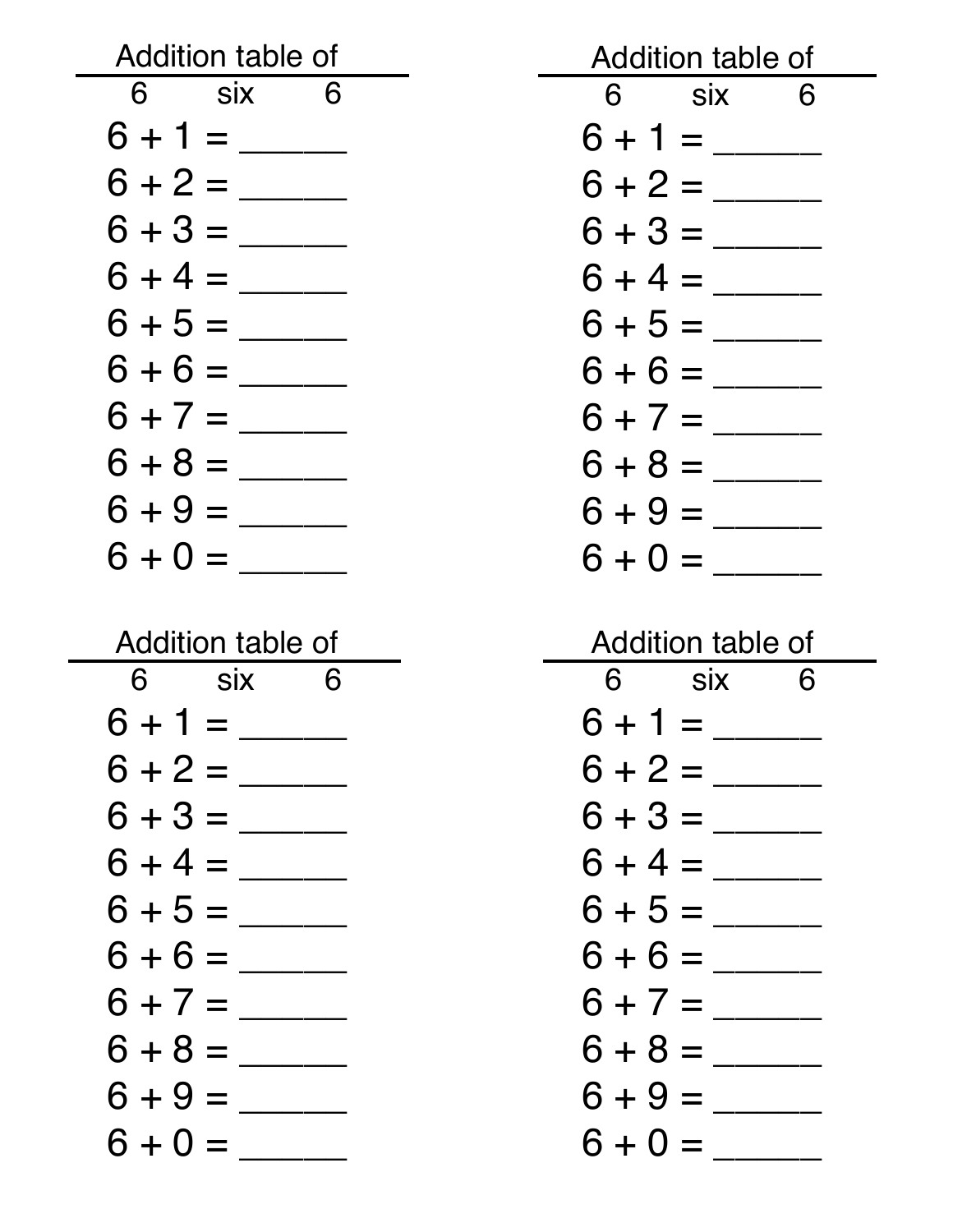| Addition table of | Addition table of |
|-------------------|-------------------|
| 7 seven 7         | 7 seven 7         |
| $7 + 1 =$         | $7 + 1 =$         |
| $7 + 2 =$         | $7 + 2 =$         |
| $7 + 3 =$         | $7 + 3 =$         |
| $7 + 4 =$         | $7 + 4 =$         |
|                   | $7 + 5 =$         |
| $7 + 6 =$         | $7 + 6 =$         |
| $7 + 7 =$         | $7 + 7 =$         |
| $7 + 8 =$         | $7 + 8 =$         |
| $7 + 9 =$         | $7 + 9 =$         |
| $7 + 0 =$         | $7 + 0 =$         |

| Addition table of            |  |
|------------------------------|--|
| 7<br>$\overline{I}$<br>seven |  |
| $7 + 1 =$                    |  |
| $7 + 2 =$                    |  |
| $7 + 3 =$                    |  |
| $7 + 4 =$                    |  |
| $7 + 5 =$                    |  |
| $7 + 6 =$                    |  |
| $7 + 7 =$                    |  |
| $7 + 8 =$                    |  |
| $7 + 9 =$                    |  |
| $7 + 0 =$                    |  |

| Addition table of |  |
|-------------------|--|
| 7<br>7<br>seven   |  |
| $7 + 1 =$         |  |
| $7 + 2 =$         |  |
| $7 + 3 =$         |  |
| $7 + 4 =$         |  |
| $7 + 5 =$         |  |
| $7 + 6 =$         |  |
| $7 + 7 =$         |  |
| $7 + 8 =$         |  |
| $7 + 9 =$         |  |
| $7 + 0 =$         |  |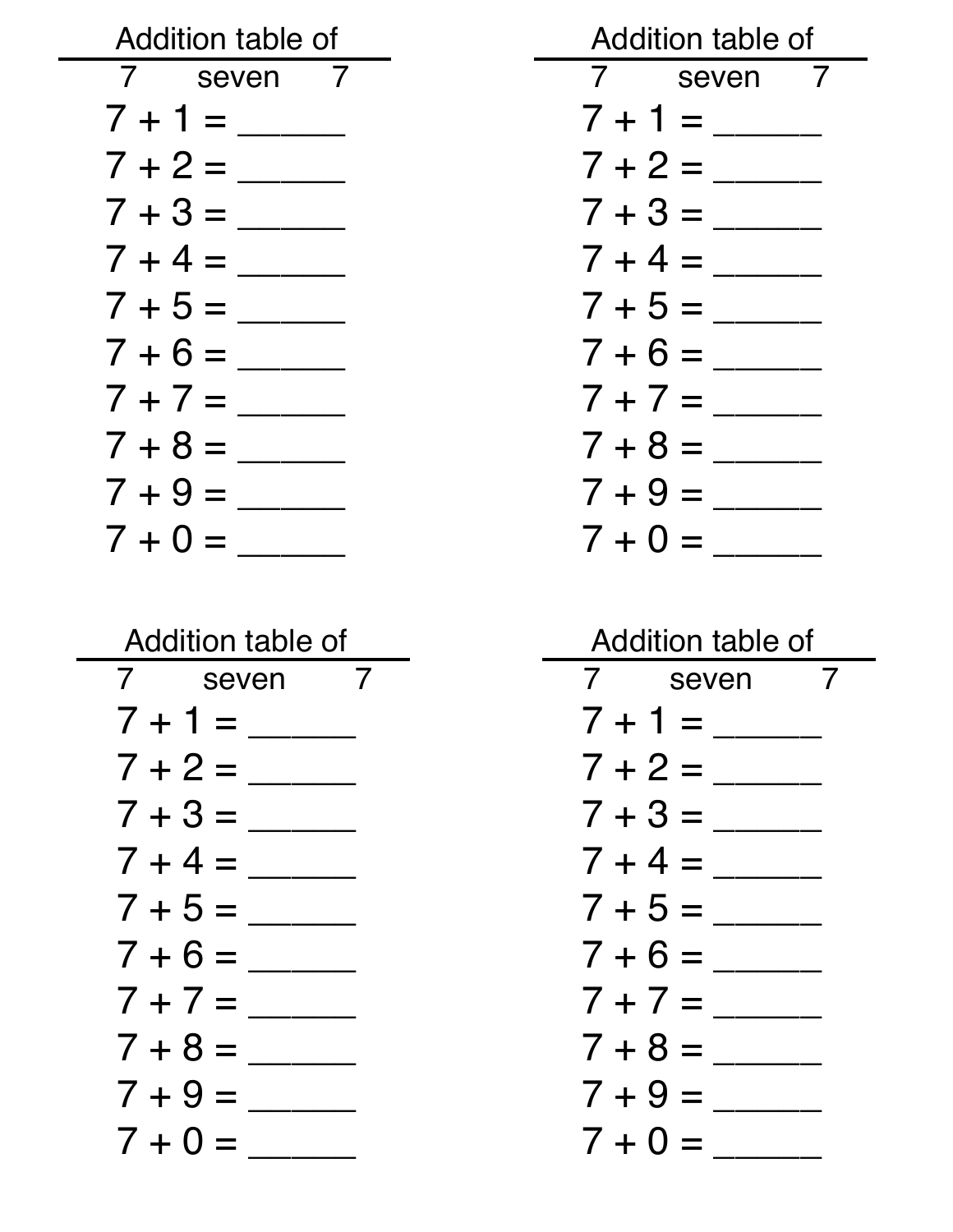| Addition table of | Addition table of |
|-------------------|-------------------|
| 8 eight 8         | 8 eight 8         |
|                   | $8 + 1 =$         |
|                   | $8 + 2 =$         |
|                   | $8 + 3 =$         |
|                   | $8 + 4 =$         |
| $8 + 5 =$         | $8 + 5 =$         |
|                   | $8 + 6 =$         |
| $8 + 7 =$         | $8 + 7 =$         |
| $8 + 8 =$         | $8 + 8 =$         |
| $8 + 9 =$         | $8 + 9 =$         |
| $8 + 0 =$         | $8 + 0 =$         |

| Addition table of   |  |
|---------------------|--|
| 8<br>eight<br>8     |  |
| $8 + 1 =$           |  |
| $8 + 2 =$           |  |
| $8 + 3 =$           |  |
| $8 + 4 =$           |  |
| $8 + 5 =$           |  |
| $8 + 6 =$           |  |
| $8 + 7 =$           |  |
| $8 + 8 =$           |  |
| $8 + 9 =$           |  |
| $8 + 0$<br>$\equiv$ |  |

| Addition table of |       |   |
|-------------------|-------|---|
| 8                 | eight | 8 |
| $8 + 1 =$         |       |   |
| $8 + 2 =$         |       |   |
| $8 + 3 =$         |       |   |
| $8 + 4 =$         |       |   |
| $8 + 5 =$         |       |   |
| $8 + 6 =$         |       |   |
| $8 + 7 =$         |       |   |
| $8 + 8 =$         |       |   |
| $8 + 9 =$         |       |   |
| $8 + 0 =$         |       |   |